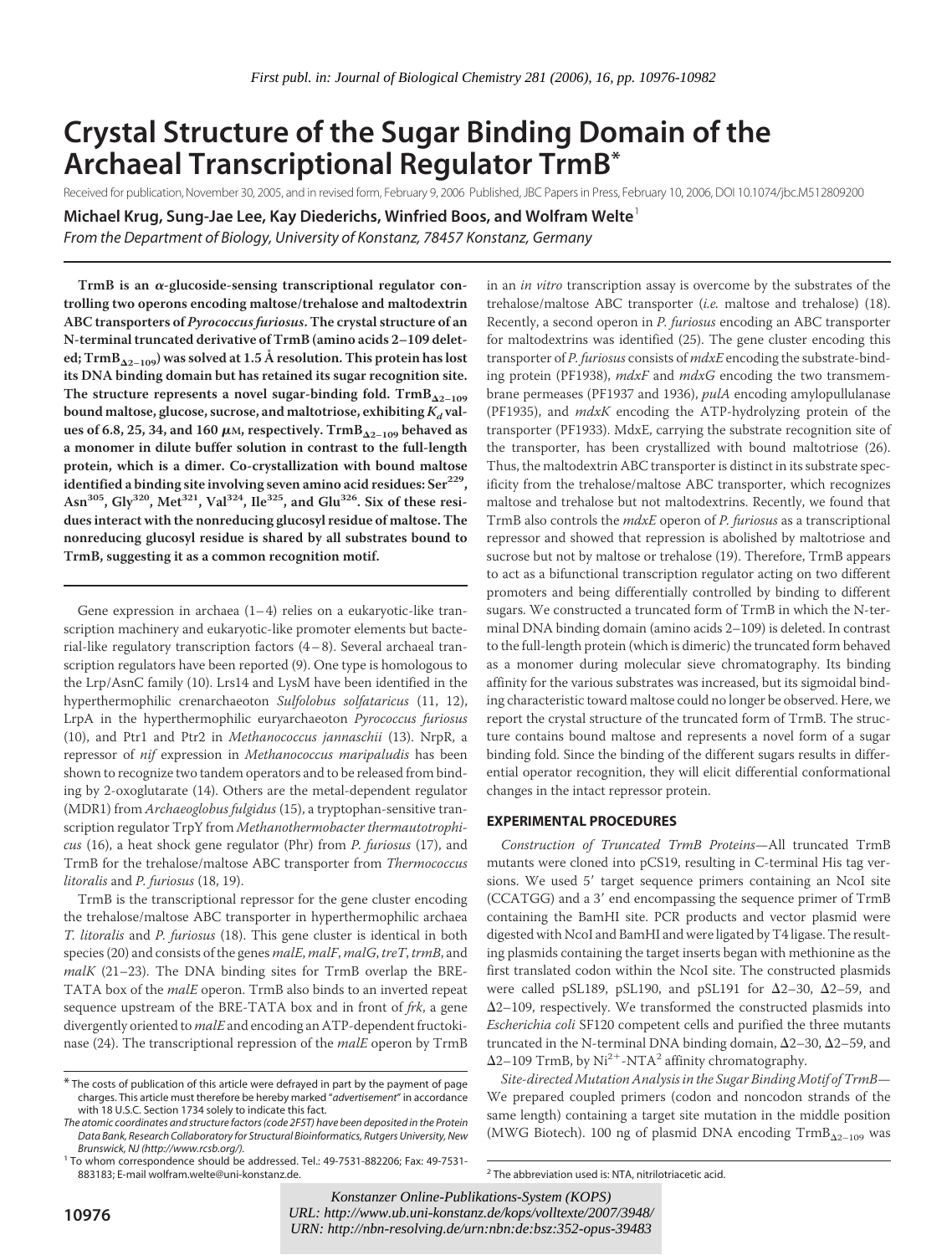used as template DNA for PCR with 20 pmol of both primers, 0.2 mM dNTP mixture, and 1.5 units of Pwo polymerase. The PCR protocol was 94 °C for 30 min, 55 °C for 45 min, and a long extension phase at 72 °C for 12 min. 16 cycles were performed. PCR products were purified by the Qiagen extraction kit. The eluted DNA samples were directly digested by DpnI for selective degradation of methylated template DNA for 1 h at 37 °C. DNAs were directly transformed into the *E. coli* SF120 competent cells. The transformants were selected on ampicillin (100  $\mu$ g/ml)-containing LB plates. The plasmid DNAs were prepared by a plasmid miniprep kit (Qiagen). All site-directed mutations were checked by sequencing analysis (GATC Biotech, Konstanz, Germany).

*Protein Purification and Molecular Sieve Chromatography*—For the expression of truncated TrmB and the site-directed mutation proteins derived from it, cells were grown in 1 liter of NZA medium (10 g of NZ-amine A, 5 g of yeast extract, 7.5 g of NaCl/liter) and 100  $\mu$ g of ampicillin/ml at 30 °C. 0.2 mM isopropyl 1-thio- $\beta$ -D-galactopyranoside was added after the culture had reached OD 0.7 at 578 nm. Cells were grown for an additional 5 h at 37 °C and harvested by centrifugation. The pellet was resuspended in 20 ml of  $Ni<sup>2+</sup>$ -NTA affinity solution (buffer I; 50 mM sodium phosphate, 300 mM NaCl, pH 7.5), ruptured in a French pressure cell at 16,000 p.s.i., and centrifuged for 30 min at 17,300  $\times$  g. The supernatant was heated to 80 °C for 10 min. After centrifugation of the precipitated proteins, the supernatant was loaded onto a  $Ni<sup>2+</sup>$ -NTA superflow column from Qiagen equilibrated with buffer I. The column was washed with 50 mM imidazole and eluted with 250 mM imidazole, both in the same buffer. Protein-containing fractions were pooled and dialyzed against 200 mM sodium phosphate buffer, pH 8.0.  $\mathrm{TrmB_{\Delta2-109}}$  was extremely well induced by 0.2 mM isopropyl 1-thio- $\beta$ -D-galactopyranoside and remained soluble during incubation at 80 °C, allowing for removal of *E. coli* proteins. The final concentration of pure  $\mathrm{TrmB}_{\Delta2-109}$  was about 1.0 mg/ml. It was kept frozen at  $-70$  °C.

For molecular sieve chromatography of  $\mathrm{TrmB}_{\Delta2-109}$ , we used Superdex 200 HR10/30 (Amersham Biosciences) with equilibration buffer, 50 mM HEPES, pH 7.5, 300 mM KCl, and 0.4 ml/min as the rate of elution. Despite the fact that wild type TrmB is retained by a Superdex column (19), the truncated protein was successfully separated by this type of material. The column was calibrated by molecular mass standard: chymotrypsinogen A, 25 kDa; ovalbumin, 43 kDa; bovine serum albumin, 67 kDa; and aldolase, 158 kDa (Amersham Biosciences). Native molecular weight was calculated by comparison with standard marker proteins.

*Protein Purification Prior to Crystallization Experiments*—Cells were grown as described above, but the cell pellet was resuspended in running buffer consisting of 50 mM Tris-HCl, pH 8.0, 200 mM NaCl, and 50 mM imidazole. Cells were ruptured twice in a French pressure cell at 11,000 p.s.i. and subsequently centrifuged for 30 min at 50,000  $\times$  g. The supernatant was incubated at 80 °C for 20 min, and after centrifuging for 60 min at 100,000  $\times$  *g*, the supernatant was loaded onto an Ni<sup>2+</sup>-NTA superflow column from Qiagen equilibrated with running buffer. After it was loaded, the column was washed with running buffer and eluted with elution buffer (50 mm Tris, pH 8.0, 200 mm NaCl, 250 mm imidazole) using a three-step gradient. The protein eluted at the final step (100% elution buffer) and was afterward concentrated in elution buffer (preventing protein precipitation) using Vivaspin concentrators from Vivascience equipped with a 10-kDa cut-off membrane. Final protein concentration was 10 mg/ml, determined using the extinction coefficient at 280 nm calculated according to Gill and Hippel (27).

*Protein Crystallization and Data Collection*—Crystals of TrmB-2–109 were obtained using the sitting drop vapor diffusion method. 2  $\mu$ l of protein solution (10 mg/ml in 50 mM Tris-HCl, pH 8.0, 200 mM NaCl, 250 mM imidazole, 10 mM maltose) were mixed with 2  $\mu$ l of reservoir solution containing 100 mM sodium acetate trihydrate, pH 4.6, and 8% (w/v) PEG 4000 and equilibrated against the reservoir solution at 18 °C. Trigonal crystals (space group P3<sub>2</sub>21) grew to a size of  $\sim$  50  $\times$  40  $\times$  50  $\mu$ m<sup>3</sup>. Heavy atom derivatives were obtained by soaking the native crystals in reservoir solution containing in addition 1 mM platinum and 1 mM uranylacetate, respectively. Soaking time was 4 h for the platinum derivatives and 10 min for the uranylacetate derivatives. Diffraction data were collected under cryogenic conditions. The crystals were flash frozen in liquid nitrogen in buffer corresponding to the equilibrated crystallization drops plus 20% (v/v) glycerol as a cryoprotectant. All data sets were collected at the Swiss Light Source (SLS; beamline X06SA) provided with a MarCCD detector and were processed using XDS (28) and subsequently merged in XSCALE. More details of the data collection statistics are shown in Table 2.

*Crystal Structure Determination and Refinement*—The crystallographic phase problem was solved by multiple isomorphous replacement plus anomalous differences using one native data set, one platinum derivative data set, one uranylacetate derivative data set, and one native data set measured at a wavelength of 1.5 Å, allowing the search for the anomalous signal of the sulfur atoms inherent to the protein. The multiple isomorphous replacement plus anomalous differences experiment was done using the program suites SOLVE (29) and RESOLVE (30). One platinum site, one uranylacetate site, and four sulfur sites were found by SOLVE and used to determine initial phases. Subsequently, RESOLVE led to an interpretable electron density map and an initial model.

Model building and refinement was done using the CCP4 suite (31) and the graphical model building program COOT (32) for visual inspection and manual improvement of the model. Side chain atoms as well as other missing parts of the structure were added manually, followed by refinement cycles, including anisotropic B-factor refinement in REF-MAC5 (33, 34). Model statistics are summarized in Table 3.

*Sugar Binding and Inhibition Assay by TrmB*—The binding tests were done by the ammonium sulfate precipitation method (35). A 100-µl aliquot of 50 mM HEPES, pH 7.5, 300 mM KCl containing 3.4 or 6.8  $\mu$ M TrmB<sub> $\Delta$ 2–109</sub> was incubated with 0.1  $\mu$ Ci of [<sup>14</sup>C]maltose (0.65  $\mu$ M) (Amersham Biosciences), [<sup>14</sup>C]maltotriose (0.47  $\mu$ M), [<sup>14</sup>C]sucrose (0.4 or 0.8  $\mu$ M) (Amersham Biosciences), or <sup>14</sup>C-glucose (8  $\mu$ M) (PerkinElmer Life Sciences). [14C]Maltotriose was synthesized from [<sup>14</sup>C]maltose by the action of *E. coli* amylomaltase without loss of specific activity (36). Prior to their addition, the labeled sugars had been mixed with unlabeled sugars to reach a final concentration between 5 and 1,000  $\mu$ M. Incubation was for 5 min at 70 °C. The assay was stopped with 2 ml of ice-cold saturated ammonium sulfate in binding buffer and kept on ice for 10 min. The suspension was then filtered through cellulose nitrate membrane filters (Schleicher & Schüll; pore size 0.45  $\mu$ m) and washed with 1 ml of 95% saturated ammonium sulfate in binding buffer. Bound radioactivity was determined in a scintillation counter. Also, labeled sugar-binding inhibition assays with other sugars (maltose, maltotriose, sucrose, and glucose) were done in the same way with inhibiting sugars present between 25 and 500  $\mu$ M, respectively.

### **RESULTS**

*Purification of Truncated TrmB*—Mainly due to the tendency of TrmB to precipitate from solutions exceeding 1 mg/ml, attempts to crystallize the full-length TrmB protein have so far not been successful. Because of our experience that eubacterial repressor fragments can be crystallized after deletion of the N-terminal DNA binding domain, we constructed several N-terminal truncated TrmB variants as C-terminal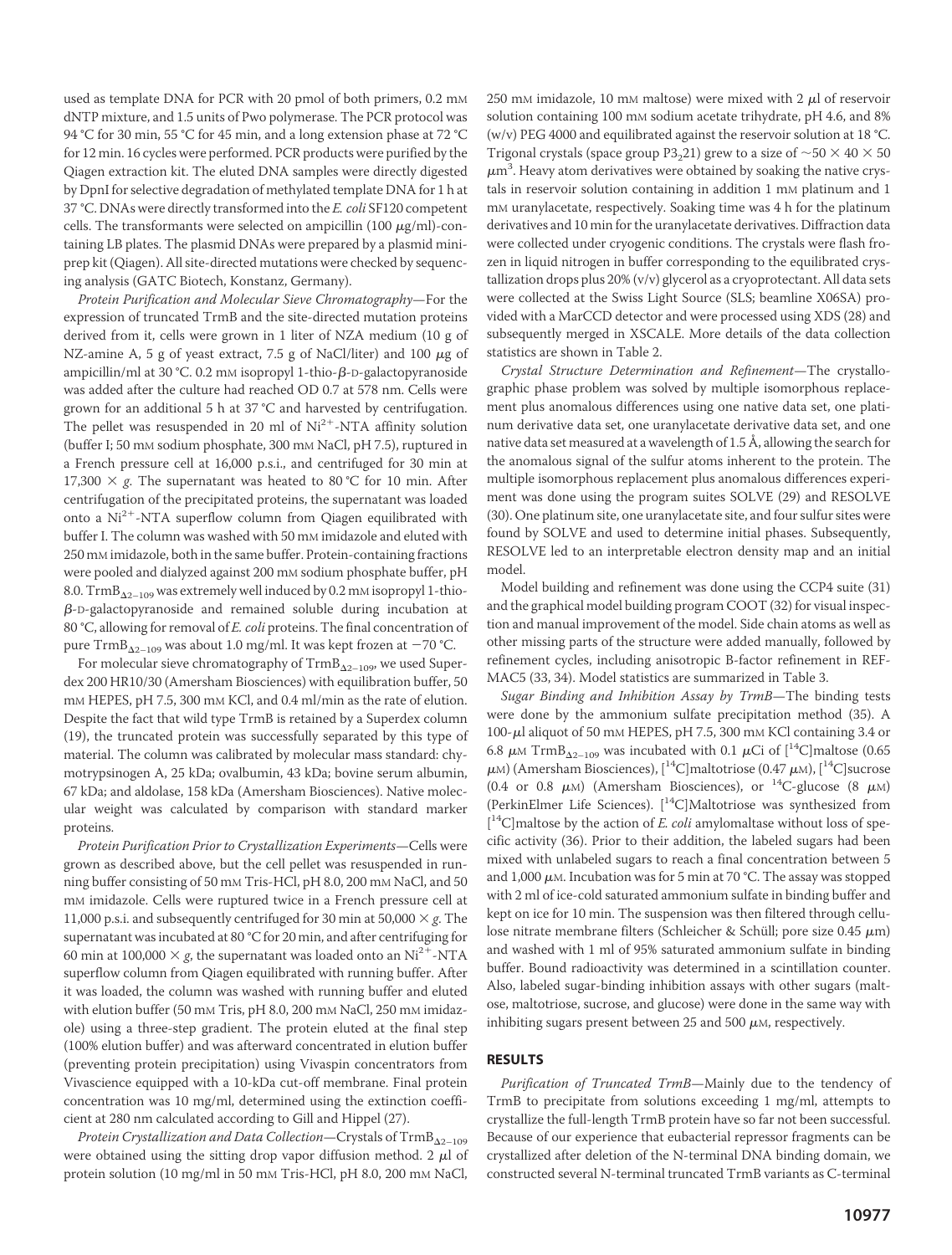His tag versions and tested them for maltose-binding affinity. Of three constructs ( $\Delta$ 2–32,  $\Delta$ 2–59, and  $\Delta$ 2–109)<sup>3</sup> only one ( $\Delta$ 2–109) was not degraded, was highly soluble, and was expressed in large amounts after induction with  $0.2$  mM isopropyl 1-thio- $\beta$ -D-galactopyranoside.  $\text{TrmB}_{\Delta2-109}$  was homogeneous on SDS-PAGE after Ni<sup>2+</sup>-NTA affinity chromatography. From 1 liter of rich medium, 20 mg of pure  $\mathrm{TrmB}_{\Delta2-109}$  was routinely obtained. The protein was stored frozen in 50 mM HEPES, pH 7.5, 300 mM KCl at a protein concentration of 1 mg/ml without loss of maltose binding activity.

Using molecular sieve chromatography (Superdex 200) in 50 mM HEPES, pH 7.5, 300 mm KCl at room temperature  $\mathrm{TrmB}_{\Delta2-109}$  eluted with a peak corresponding to a species of 30 kDa (Fig. 1*A*), indicating that the protein was monomeric. However, the peak showed considerable trailing, which reflects interactions with the gel matrix.

*Sugar Binding Activity of TrmB*-*2–109*—Full-length TrmB can bind maltose, trehalose, maltotriose, longer maltodextrins, sucrose, and glucose but not fructose, galactose, ribose, and lactose.  $\mathrm{TrmB_{\Delta2-109}}$  showed the same binding specificity but increased binding affinity toward the same sugars compared with intact TrmB. This was particularly evident with maltose as substrate. The binding isotherm for all sugars, including maltose, was hyperbolic and exhibited a stoichiometry of about 1:1 (substrate/polypeptide). It showed the following  $K_d$  values: 6.8  $\mu$ M for maltose, 25  $\mu$ M for glucose, 34  $\mu$ M for sucrose, and 160  $\mu$ M for maltotriose (Fig. 2). Inhibition studies (Table 1) showed mutual competitiveness, indicating that all sugars were bound at the same site. We emphasize that binding of these sugars by full-length TrmB is sigmoidal only for maltose (18). Applying the criteria described previously (18), sigmoidality could not be detected in the binding kinetics of maltose in  $\text{TrmB}_{\Delta 2-109}$ 

*Crystal Structure of TrmB*<sub> $\Delta$ 2-109</sub>—The crystals were trigonal, P3<sub>2</sub>21, with unit cell axes of  $a = b = 56.9$  Å,  $c = 132.5$  Å, and contained one

 $\mathrm{TrmB}_{\Delta2-109}$  in the asymmetric unit. Experimental phases were obtained by isomorphous replacement and anomalous scattering (see "Experimental Procedures" and Tables 2 and 3). Fig. 3 shows the structure of TrmB-2–109 in a *ribbon* representation.

 $\mathrm{TrmB_{\Delta2-109}}$  consists of two domains, termed the N- and C-domains, formed by residues  $Ala^{110}-Gly^{246}$  and  $Lys^{249}-Ser^{342}$ , respectively. The two residues Asn<sup>247</sup> and Pro<sup>248</sup> may serve as a hinge. The N-domain



FIGURE 1.**MolecularsievechromatographyofTrmB**-**2–109andproteinprofile.***A*,molecular sieve chromatography of TrmB<sub> $\Delta$ 2-109</sub>. The *dotted line* indicates molecular mass standardsforaldolase(158 kDa)(*1*), bovine serumalbumin(67 kDa)(*2*), ovalbumin(43 kDa)(*3*),and chymotrypsinogen A (25 kDa) (*4*). The apparent molecular weight was calculated by comparison with the standard marker proteins. These data show that  $\text{TrmB}_{\Delta 2-109}$  is monomeric. *B*, SDS-PAGE of wild type TrmB (*lane 1*) and TrmB-2–109 (*lane 2*).



FIGURE 2. **Binding of maltose (***A***), sucrose (***B***), maltotriose (***C***), and glucose (***D***) by TrmB**-**2–109.** The protein concentration was 6.8  $\mu$ <sub>M</sub> for all sugarbinding assays. The  $K_d$  values estimated from the figures are 6.8, 25, 34, and 160  $\mu$  for maltose, glucose, sucrose, and maltotriose, respectively. Shown are the measured data points and the theoretical binding curves fitted according to a binding isotherm. The binding datafor all sugars indicated a stoichiometry of 1:1 (substrate/polypeptide).

<sup>&</sup>lt;sup>3</sup> In the following, amino acids are numbered as in the full-length protein.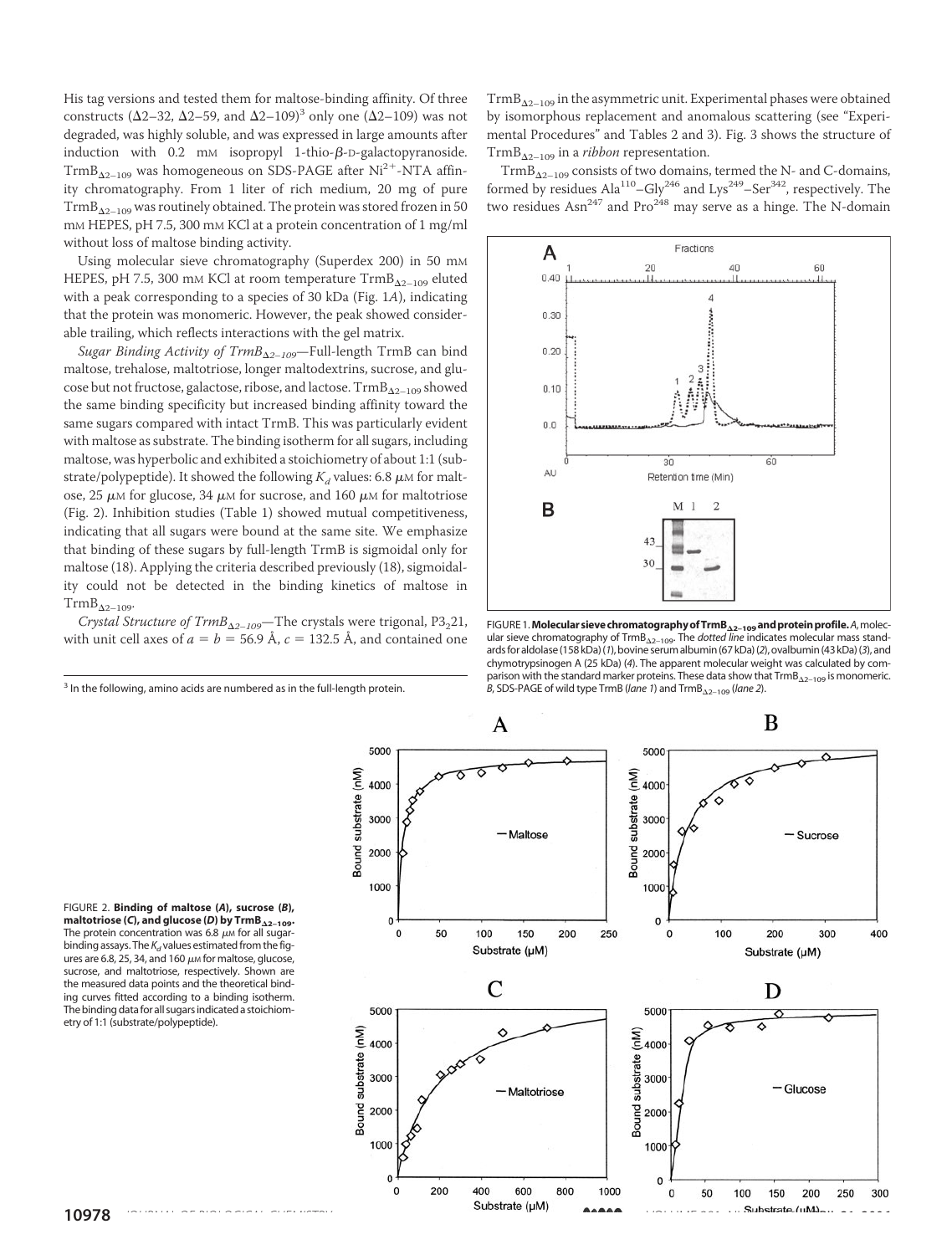#### TABLE 1

#### Inhibition of binding of labeled substrate to TrmB<sub>A2-109</sub> by unlabeled sugars

**Inhibition of binding of labeled substrate to TrmB<sub>Δ2-109</sub> by unlabeled sugars**<br><sup>14</sup>C-Labeled sugars were present at 0.65, 0.47, 0.4, and 8 μM initial concentration for maltose, maltotriose, sucrose, and glucose, respect  $3.4 \mu$ M. The values indicate the ratios of the amounts of bound labeled sugar in the presence and absence of competing unlabeled sugar in percent.

| Bound labeled sugar | <b>Maltose</b> |            | <b>Maltotriose</b> |             | <b>Sucrose</b> |             |            | Glucose     |             |            |             |             |
|---------------------|----------------|------------|--------------------|-------------|----------------|-------------|------------|-------------|-------------|------------|-------------|-------------|
|                     | $25 \mu M$     | $50 \mu M$ | $100 \mu M$        | $100 \mu M$ | $250 \mu M$    | $500 \mu M$ | $50 \mu M$ | $100 \mu M$ | $250 \mu M$ | $50 \mu M$ | $100 \mu M$ | $250 \mu M$ |
|                     | %              | %          | %                  | %           | %              |             |            |             | %           | %          | %           | %           |
| Maltose             | 29.0           | 12.0       | 9.5                | 86.5        | 58.2           | 48.4        | 31.1       | 18.5        | 9.4         | 22.3       | 9.5         | 3.9         |
| Maltotriose         | 32.4           | 6.5        | 4.2                | 73.3        | 48.2           | 32.3        | 51.1       | 30.6        | 13.7        | 13.0       | 9.7         | 7.6         |
| Sucrose             | 58.1           | 28.2       | 14.6               | 73.0        | 55.1           | 38.2        | 51.4       | 31.1        | 15.5        | 15.4       | 8.1         | 4.2         |
| Glucose             | 5.0            | 3.2        | 3.0                | 100.        | 59.8           | 41.5        | 38.0       | 19.0        | 8.6         | 41.1       | 26.5        | 11.9        |

# TABLE 2

#### **Summary of data collection**

|                                                                     |                      | <b>Native</b>            |                      | <b>Derivative</b>           |                          |                          |  |
|---------------------------------------------------------------------|----------------------|--------------------------|----------------------|-----------------------------|--------------------------|--------------------------|--|
|                                                                     | TrmB <sub>1</sub>    | TrmB 2                   | TrmB merged          | TrmB-Pt                     | $TrmB-UO2Ac-2$           | $TrmB-S$                 |  |
| Wavelength (Å)                                                      | 0.850                | 0.978                    |                      | 0.979                       | 0.979                    | 1.699                    |  |
| Cell $(A)$                                                          | 56.8, 56.8, 132.3    | 56.8, 56.8, 132.5        | 56.9, 56.9, 132.5    | 57.1, 57.1, 132.9           | 56.8, 56.8, 132.5        | 56.8, 56.8, 132.0        |  |
| Resolution range (A)                                                | $44-1.84(1.94-1.83)$ | $44 - 1.45(1.54 - 1.45)$ | $44-1.45(1.54-1.45)$ | $44 - 3.04$ $(3.23 - 3.04)$ | $44 - 1.73(1.84 - 1.73)$ | $44 - 2.08(2.21 - 2.08)$ |  |
| No. of unique reflections                                           | 41,989               | 43,837                   | 44,046               | 9.229                       | 49,611                   | 27,781                   |  |
| Average multiplicity                                                | 3.75(3.44)           | 10.47(8.69)              | 13.99 (8.67)         | 4.04(2.3)                   | 5.29(2.77)               | 11.16 (10.19)            |  |
| $R_{\rm mrgd\text{-}F}\left(\text{\%}\right)\left(\text{43}\right)$ | 5.1(18.4)            | 3.4(20.5)                | 3.3(21.1)            | 7.3(32.3)                   | 12.2(69.8)               | 4.7(13.3)                |  |
| Completeness (%)                                                    | 99.4 (96.8)          | 98.0 (93.3)              | 88.0 (90.3)          | 99.1 (95.6)                 | 99.5 (97.0)              | 97.8 (95.0)              |  |
| $I/\sigma_r$                                                        | 21.1(7.3)            | 33.5(7.3)                | 35.8(7.9)            | 15.6 (3.4)                  | 9.3(1.8)                 | 20.5(9.5)                |  |

# TABLE 3

#### **Refinement statistics**

Values given in brackets are for the highest resolution shell (1.49–1.45 Å).

| Parameters                                                                           | <b>Values</b>            |
|--------------------------------------------------------------------------------------|--------------------------|
| Protein atoms                                                                        | 1,966                    |
| Ligand atoms                                                                         | 46                       |
| Solvent molecules                                                                    | 106                      |
| Resolution range                                                                     | $40 - 1.45(1.49 - 1.45)$ |
| $R$ -factor $(\%)$                                                                   | 16.2(17.2)               |
| $R$ -free $(\%)$                                                                     | 19.5 (28.3)              |
| Total number of reflections                                                          | 41,765 (2,893)           |
| Reflections in test set                                                              | 2,224 (150)              |
| Reflections in working set                                                           | 39,541 (2,743)           |
| <i>B</i> -factor of protein atoms $(A^2)$                                            | 16.0                     |
| <i>B</i> -factor of all atoms $(\AA^2)$                                              | 16.2                     |
| Root mean square deviation bonds (A)                                                 | 0.017                    |
| Root mean square deviation angles (degrees)                                          | 1.822                    |
| No, of residues with backbone conformational<br>angles in most favored regions       | 191 (91.4%)              |
| No. of residues with backbone conformational<br>angles in additional allowed regions | 17 (8.1%)                |
| No. of residues with backbone conformational<br>angles in generously allowed regions | $1(0.5\%)$               |
| No. of residues with backbone conformational<br>angles in disallowed regions         | $0(0\%)$                 |



 $\emph{Maltose Binding in TrmB}_{\Delta 2-109}$ —In the interstice between the two domains of  $\mathrm{TrmB}_{\Delta2-109}$ , electron density corresponding to maltose ( $\alpha$ -D-glucosyl-1,4- $\alpha$ -D-glucose) was visible (Figs. 3 and 4). The nonreducing glucosyl residue of maltose forms hydrogen bonds with residues Asn<sup>305</sup>, Gly<sup>320</sup>, Met<sup>321</sup>, Val<sup>324</sup>, Ile<sup>325</sup>, and Glu<sup>326</sup>. All residues with the exception of Ser<sup>229</sup> are in the C-domain and part of the  $\beta$ -sheet (Asn<sup>305</sup>) as well as part of a loop region (Gly<sup>320</sup>, Met<sup>321</sup>, Val<sup>324</sup>, Ile<sup>325</sup>, and Glu<sup>326</sup>).  $Ser<sup>229</sup>$  in the sugar binding helix of the N-domain contributes the only hydrogen bond contacting the reducing glucosyl moiety of maltose.



FIGURE 3. **Crystal structure of TrmB**-**2–109.** The protein and the bound maltose are indicated as a *ribbon* and *ball and stick* representation, respectively. Maltose is bound with its nonreducing glucosyl residue toward the barrel domain. The N and C termini of the fragment are labeled.

Based on the observed mode of binding for maltose, it appears likely that all substrates are bound with their nonreducing  $\alpha$ -glucosyl moiety to the same six amino acid residues of the C-domain. Obviously, the fixation of the common nonreducing glucosyl residue is the basis for the surprisingly large range of different substrates. Four of the maltoseinteracting residues ( $\text{Ser}^{229}$ , Asn<sup>305</sup>, Gly<sup>320</sup>, and Glu<sup>326</sup>) were changed by site-directed mutagenesis into alanine, and the purified proteins were analyzed for their binding affinity to maltose, maltotriose, sucrose, and glucose (Table 4). Whereas the mutant E326A lost all sugar binding affinity, mutants D305A and G320A showed reduced affinity. The mutant S229A showed reduced binding affinity only for maltose and maltotriose, whereas the affinity for sucrose and glucose remained the same as with the nonmutated  $\mathrm{TrmB}_{\Delta2-109}.$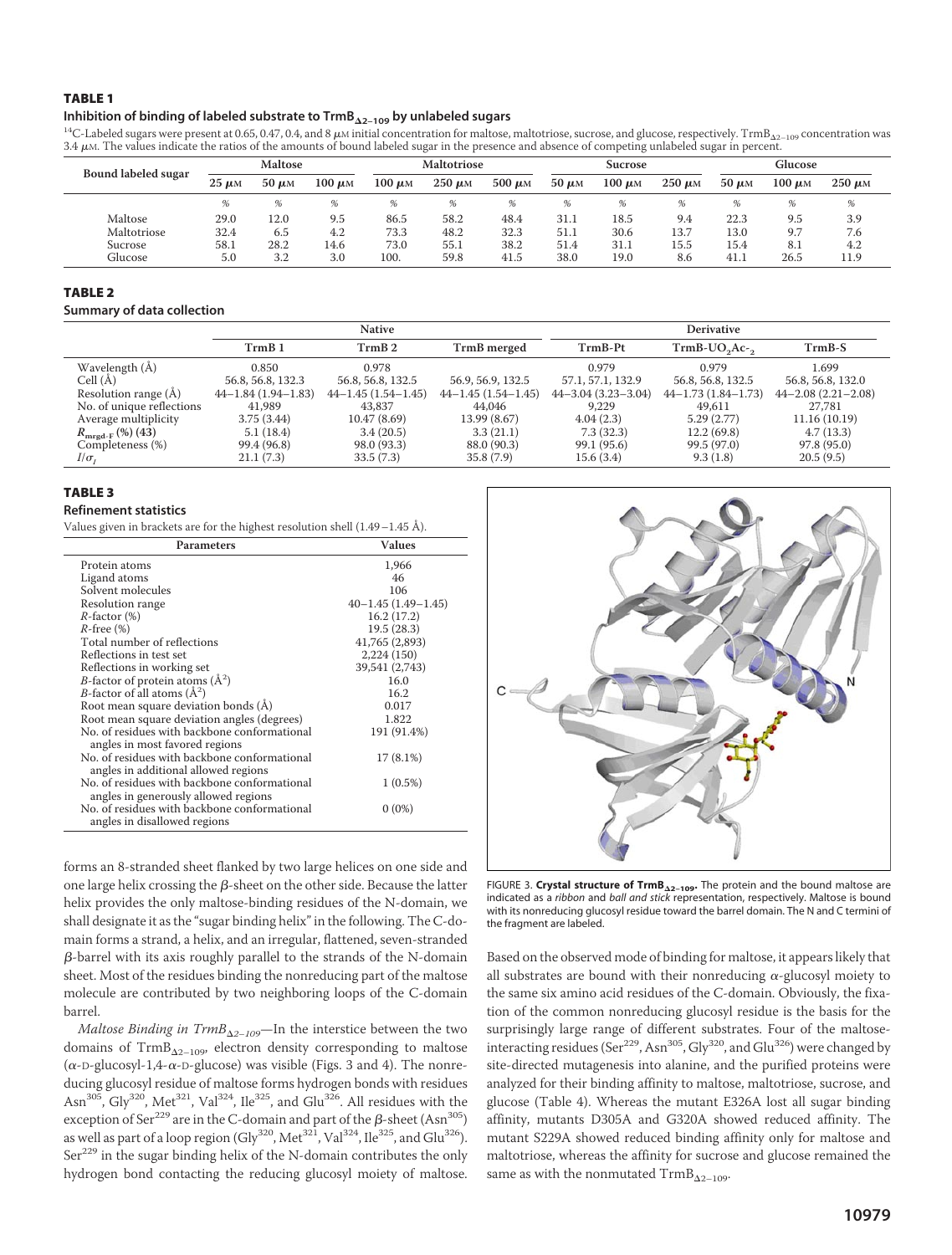FIGURE 4.**Detail of TrmB**-**2–109 around the malt-ose binding site in stereo.** The bound maltose and amino acid residues involved in binding are indicated as *ball and stick models*. The nonreducing glucosyl residue of maltose is oriented to the *right*. Residue numbers are indicated and correspond to the wild type protein. The  $5\sigma$  level of the omit map of the bound maltose is shown as a *blue surface*.



#### TABLE 4

### $K_d$  values for sugar binding to TrmB $_{\Delta 2-109}$  and site-directed mutants

Shown are  $K_d$  values ( $\mu$ м) of site-directed mutants of TrmB<sub>A2–109</sub> at a protein concentration of 3.4  $\mu$ м. —, no binding; ND, not determined.

| Proteins             | Maltose | Glucose   | <b>Sucrose</b>     | <b>Maltotriose</b> |
|----------------------|---------|-----------|--------------------|--------------------|
|                      |         |           | $\mu$ <sub>M</sub> |                    |
| $TrmB_{\Delta2-109}$ | 6.8     | 25        | 34                 | 160                |
| S229A                | 10      | 25        | 35                 | 250                |
| <b>N305A</b>         | 50      | 100       | 80                 | 1,000              |
| G320A                | 250     | 150       | 200                | >2,000             |
| E326A                |         |           | –                  |                    |
| N305A/G320A          |         | <b>ND</b> |                    |                    |
| G320A/E326A          |         |           |                    |                    |

#### **DISCUSSION**

*Comparison with Eubacterial Binding Proteins and Transcriptional Repressors*—The maltose binding TrmB-2–109 structure should be compared with the effector binding domains of the eubacterial *lac* repressor family members and eubacterial periplasmic binding proteins, which are thought to form a common structural class (37, 38). The periplasmic binding proteins are subdivided into groups with one, two, and three switches of the polypeptide between the two domains (39–41). These proteins undergo a large conformational change, moving the two domains against each other in such a way as to bury the substrate between them. The sugar binding pocket of  $\mathrm{TrmB}_{\Delta2-109}$  does not resemble the canonical substrate binding pocket of eubacterial sugarbinding transcriptional regulators and periplasmic binding proteins. Although the N-domain and the barrel domain of  $\mathrm{TrmB}_{\Delta2-109}$  participate in establishing the binding pocket, only the  $\alpha$ - $\beta$  N-domain resembles part of the eubacterial proteins, whereas the barrel domain has no counterpart among them.

In addition, whereas isopropyl 1-thio- $\beta$ -D-galactopyranoside, maltose, maltotriose, maltotetraose, and trehalose are bound to the eubacterial proteins deeply in the cleft between both domains and with their axis oriented roughly along the cleft (41), the bound maltose in  $\mathrm{TrmB}_{\Delta 2-}$ 109 sticks to the surface-exposed edge of the cleft between the N- and the C-domain, oriented with its axis roughly perpendicular to the cleft (Fig. 5). The buried surface between the two domains is rich in phenylalanines and other hydrophobic residues, rendering a large movement of these domains in response to the sugar binding rather unlikely.

Alteration of the amino acid residues that are in contact with the bound maltose reveal the special role of Ser<sup>229</sup>. The change to Ala only affects the binding of maltose and maltotriose but not the binding to sucrose and glucose (see Table 4).  $\text{Ser}^{229}$  is the only amino acid that contacts the reducing glucosyl residue of maltose. From these data, it is likely that sucrose interacts with the sugar binding helix on a site different from Ser<sup>229</sup>. Possibly, it is the differential lateral movement of this helix in response to the binding of the different sugars that elicits the differential response in operator recognition. According to the structure of  $\mathrm{TrmB}_{\Delta2-109}$ , the DNA binding domain of the full-length  $\mathrm{TrmB}$  is in proximity of the N-terminal end of the sugar binding helix, suggesting



FIGURE 5. **Aromatic residues of the interdomain interface.** The protein, the bound maltose, and the aromatic residues are indicated as a *blue ribbon* and a *red* and *yellow bond representation*, respectively.

transduction of differential induced fit movements upon sugar binding via this helix.

*The TrmB*-*2–109 Structure Represents a Novel Sugar-binding Structure—*The result of a Dali search (42) with  $\mathrm{TrmB}_{\Delta 2-109}$  in the Protein Data Bank is summarized in Table 5. The three highest scores show only similarities between individual structural elements. Chain A of *E. coli* polyphosphate kinase (Protein Data Bank accession number 1xdo) yielded the highest score because of a similar barrel domain in both structures. Chain A of the calpain protease core was second because of the good superposition with the sugar binding helix of  $\mathrm{TrmB}_{\Delta2-109}$ . Chain A of a biotin ligase was third due to a poor superpo-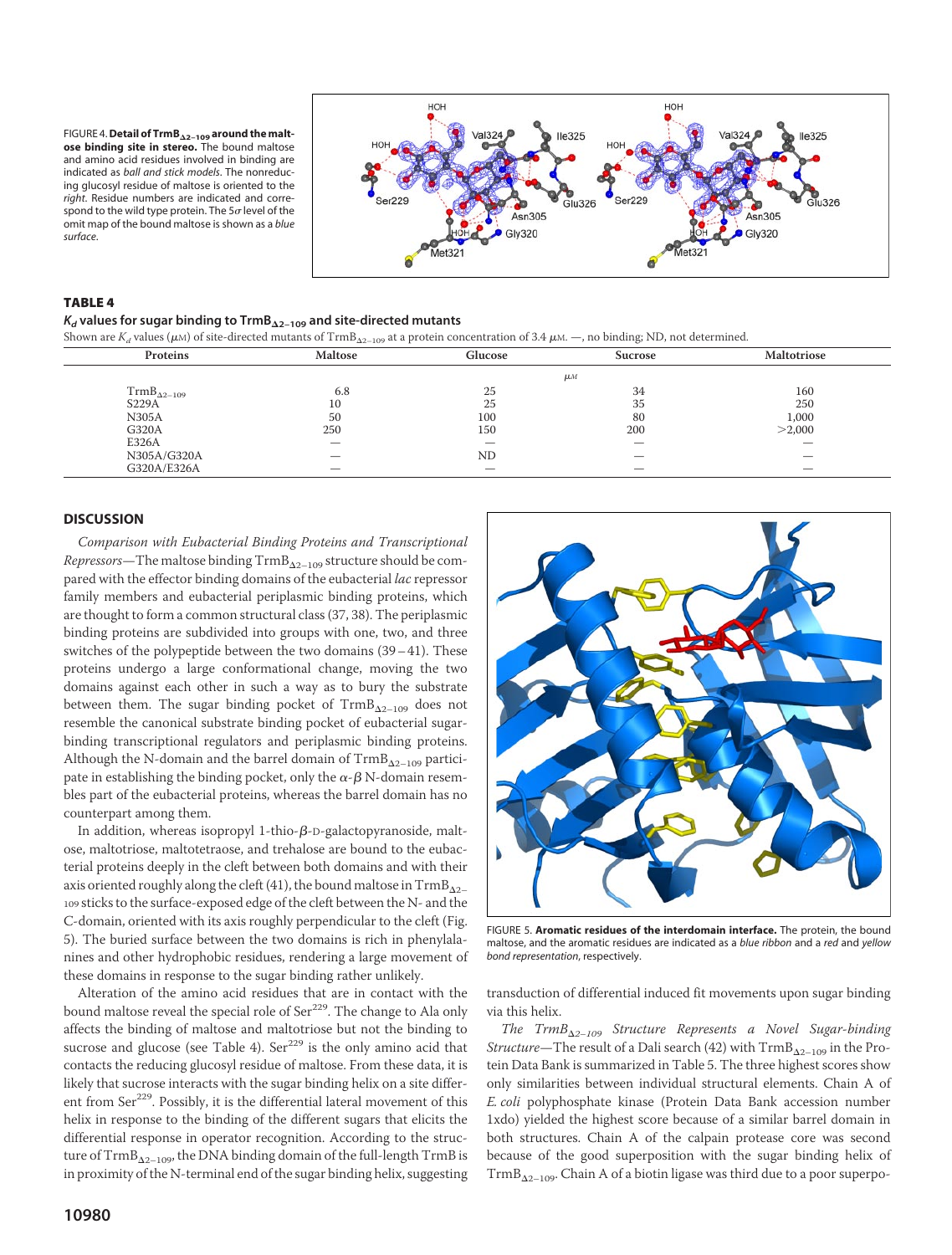### TABLE 5

### Top hits of a Dali search with the structure of  $\mathsf{TrmB}_{\Delta 2-109}$

PDB, Protein Data Bank entry code; Z-score, strength of structural similarity in S.D. values above expected according to Ref. 42; RMSD, root mean square deviation of  $C_{\alpha}$ coordinates of equivalenced residues in Å; LALI, total number of equivalenced residues; IDE, percentage of sequence identity over equivalenced residues.

| <b>PDB</b> | Z-score | <b>RMSD</b> | LALI | <b>IDE</b> | Protein                                     |
|------------|---------|-------------|------|------------|---------------------------------------------|
|            |         |             |      |            |                                             |
| 1xdo       | 11.3    | 2.8         | 128  |            | E. coli polyphosphate kinase                |
| 1kxr       | 5.0     | 3.0         | 76   |            | Calcium-bound protease core of calpain I    |
| 1wnl       | 4.4     | 1.9         | 45   |            | Biotin-(acetyl-CoA-carboxylase) ligase from |
|            |         |             |      |            | Pyrococcus horikoshii                       |



FIGURE 6. **Putative dimer structure of TrmB**-**2–109.** A possible dimeric association of TrmB-2–109 in a *ribbon representation* with the N terminus of the fragment in *yellow* and the two bound maltose molecules in a *red bond representation*.

sition with the N-domain of  $\mathrm{TrmB}_{\Delta 2-109}$ . Thus, the structure and its mode of sugar binding are entirely novel.

*The TrmB*-*2–109 Structure in the Light of the in Vitro DNA Binding and Transcriptional Function of TrmB*—TrmB binding to two intergenic DNA sites has previously been studied by electrophoretic mobility shift assay and footprinting analysis. One site is overlapping with and extending downstream of the BRE-TATA box of the *malE* operon (TM promoter) from *T. litoralis* and *P. furiosus* (18). A second site is nearly coincident with the transcriptional start point of the *mdxE* operon (MD promoter) in *P. furiosus*. The first site contains a palindromic motif 5-TACTNNNAGTA-3, whereas the second contains a distorted palindromic motif, 5'-TACTNNNATGG-3' (19). From the perfect palindrome of the first site, one can conclude that TrmB binds there as a dimer with 2-fold symmetry relating one TrmB molecule and half of the palindrome to the remainder of the complex.

In the second site, most likely only the first half of the sequence (5-TACTNNNA-3) will contribute to the recognition of the TrmB dimer, resulting in a changed TrmB conformation. This prediction should hold despite the lack of knowledge about the structure of the N-terminal 109 residues of TrmB.

A possible quaternary structure of dimeric TrmB was selected from all crystallographic binary associates of  $\mathrm{TrmB}_{\Delta2-109}$  as the one that buries the largest surface from solvent (2929  $\rm \AA^2$ ). In this association, the N termini are approximately parallel at a distance of only 12.7 Å (Fig. 6). Such a dimer of full-length TrmB would allow for a solvent-sequestered interface between the two DNA binding domains and would resemble several bacterial repressors that also bind to palindromic operators.

TrmB binding to DNA as detected by electrophoretic mobility shift assay as well as transcriptional repression *in vitro* has been found to be reduced upon the addition of specific sugar molecules (18, 19). Surprisingly, the inducibility by some of the sugars depended on the operons to which TrmB was bound, rendering TrmB a bifunctional transcriptional regulator: The TM operon was induced by maltose and trehalose but not by sucrose or maltodextrin, whereas the MD operon was induced by sucrose and maltodextrins but not by maltose or trehalose (19). In the absence of DNA, TrmB binds maltose, sucrose, glucose, maltotriose, and trehalose in decreasing order of affinity, and only maltose is bound in a cooperative manner. The structure of  $\mathrm{TrmB}_{\Delta2-109}$  suggests explanations for these observations. When TrmB docks to the operator in front of the TM operon, due to the perfectly symmetric palindrome a complex of perfect 2-fold symmetry will result, exhibiting increased binding affinity for maltose and trehalose. However, when TrmB binds to the operator in front of the MD operon, due to the broken symmetry of the palindrome, allosteric effects will change the affinities of the sugar binding site so that sucrose and maltodextrins are preferentially bound. The delicate design of the sugar binding site across the cleft of the Nand C-domain, with the common nonreducing end bound to the C-domain and the other end pushing the sugar binding helix of the N-domain, is well suited for such allosteric changes.

#### **REFERENCES**

- 1. Thomm, M. (1996) *FEMS Microbial Rev.* **18,** 159–171
- 2. Kyrpides, N. C., and Ouzounis, C. A. (1999) *Proc. Natl. Acad. Sci. U. S. A.* **96,** 8545–8550
- 3. Soppa, J. (1999) *Mol. Microbiol.* **31,** 1295–1305
- 4. Geiduschek, E. P., and Ouhammouch, M. (2005) *Mol. Microbiol.* **56,** 1397–1407
- 5. Bell, S. D., and Jackson, S. P. (2001) *Curr. Opin. Microbiol.* **4,** 208–213
- 6. Reeve, J. N. (2003) *Mol. Microbiol.* **48,** 587–598
- 7. Ouhammouch, M. (2004) *Curr. Opin. Genet. Dev.* **14,** 133–138
- 8. Bell, S. D. (2005) *Trends Microbiol.* **13,** 262–265